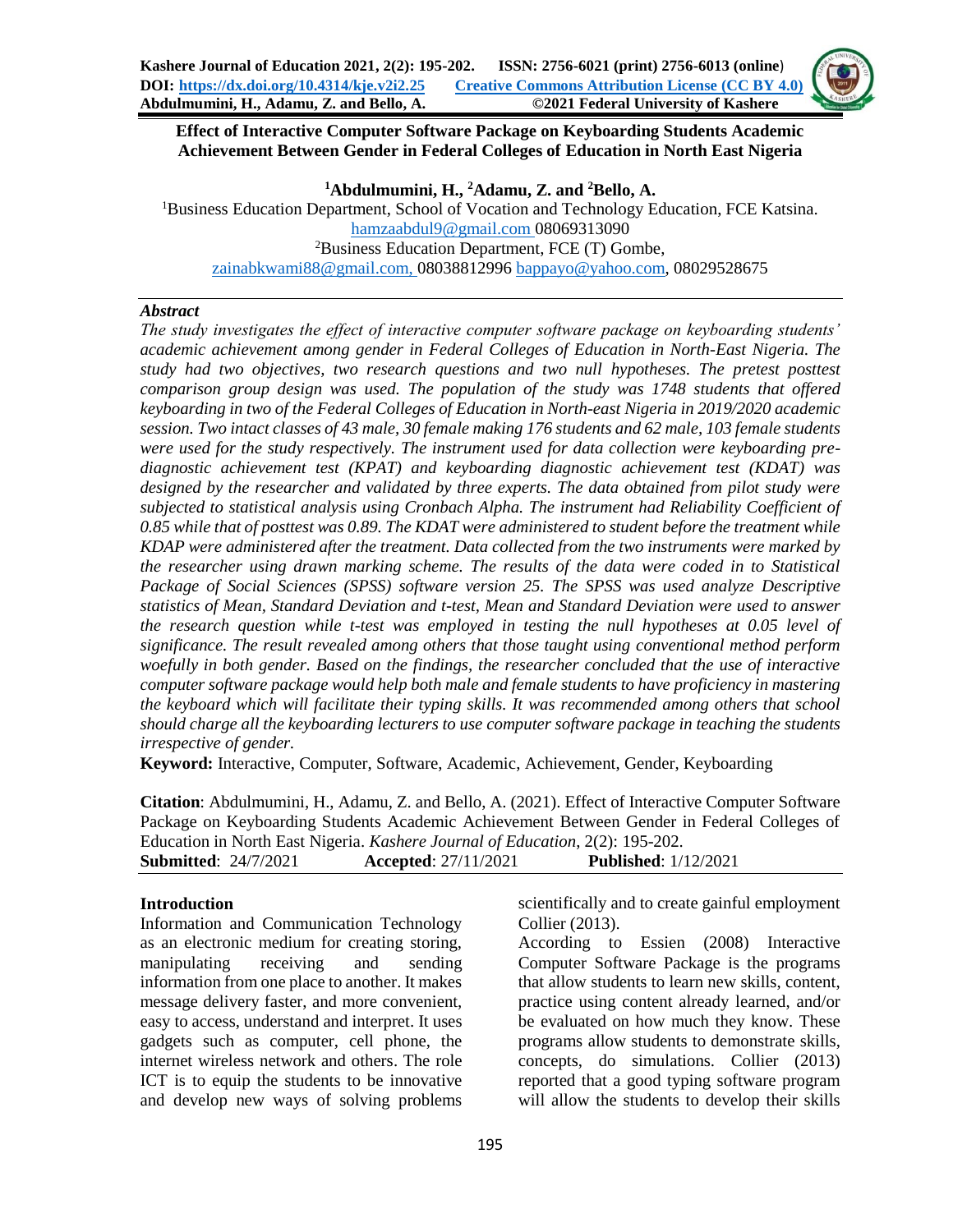with the keyboard quickly without losing motivation to use the computer. The best software should include the following features: Ergonomic and safe keyboarding guide or section, provide a multi-sensory approach, where both sound and images are used to reenforce instructions and allow repetition of instructions if possible, A large, clear on-screen keyboard which shows the position of both keys and your fingers is very helpful, the use of real words rather than nonsense letter patterns as soon as possible within practice exercises can be very helpful to the students, being able to change font size and style, background and text color, the use of sound, speed and accuracy targets to be achieve are all very helpful to students learning the appropriate key-reaching techniques to build speed and accuracy. The emphasis is on keyboarding students but with regular practice progress can be tracked and recorded.

Keyboarding refers to the process of writing or inputting text by pressing keys on a [typewriter,](https://en.wikipedia.org/wiki/Typewriter) [computer keyboard,](https://en.wikipedia.org/wiki/Computer_keyboard) [cell phone,](https://en.wikipedia.org/wiki/Cell_phone) or [calculator.](https://en.wikipedia.org/wiki/Calculator) It can be distinguished from other means of text input, such as [handwriting](https://en.wikipedia.org/wiki/Handwriting_recognition) and [speech recognition.](https://en.wikipedia.org/wiki/Speech_recognition) Text can be in the form of letters, numbers and other symbols. To the input of data using the touch method on a standard alphanumeric keyboard. According to Bailey (2008), Typing is a technology literacy skill necessary for students to become productive citizens in an increasingly global and digital world. Bailey stress that typing is one of the technology competencies our students will need to demonstrate mastery of Common Core Standards in Arts and effectively manage the on-line requirements. The role of typing as contain in the National Commission for Colleges of Education (NCCE) minimum standard is to equip the male and female students with the necessary skills that will enable them to engage in work as well as to improve their academic achievement.

Academic Achievement in the context of this study is referred to what students achieved in their studies and how they cope with or accomplish different learning experiences given to them by their teacher. It includes measuring the learners' ability using formative

and summative types of evaluation after systematic procedure of instructional delivery by the teacher. Sambo (2008) described academic achievement as scores and grade obtained in the subject. Nwakocha (2018) defined academic achievement as extent to which students gain from a class, test or examination. The indicators of academic achievement according to Nwakocha (2018) include marks scored and grades obtained by candidates with respect to the examination standard board of a country or educational institution.

Adamu et el, (2019) asserted that the mode of learning keyboarding using Interactive computer software package is the strategy that involve drilling and practice programs intelligent tutoring systems, simulations, and educational games. The four components of computer software instruction are prevalent in 21st century classrooms. Learning keyboarding through drill and practice software programs helps in increasing fluency, speed and accuracy of students in keyboarding. Skinner and Daly (2010) maintained that expertise includes speed, accuracy, and utilizing little effort or cognitive processes. Keyboarding game according to Schrader and Shin (2006) allows user to engage in higher order thinking skills rather than games comprised of drill and practice situations. However, there are conflicting research studies on the effectiveness of computer software learning on academic achievement. A research conducted by Tsai, Yu, and Hsaio et al, (2012) revealed that that previous research supports that digital game based learning positively influences student motivation to learn, but does not fully reveal the power to increase student Gender in knowledge acquisition.

Gender is one of such factor that also mentioned in literature to have considerable effects on students' academic achievement especially in arts subjects. According to Josept & Irunokhai (2015) that gender is the range of physical, mental and behavioral characteristics pertaining to and differentiating between the feminine and masculine (female and male) population. The importance of examining performance in relation to gender is based primarily on the socio-cultural differences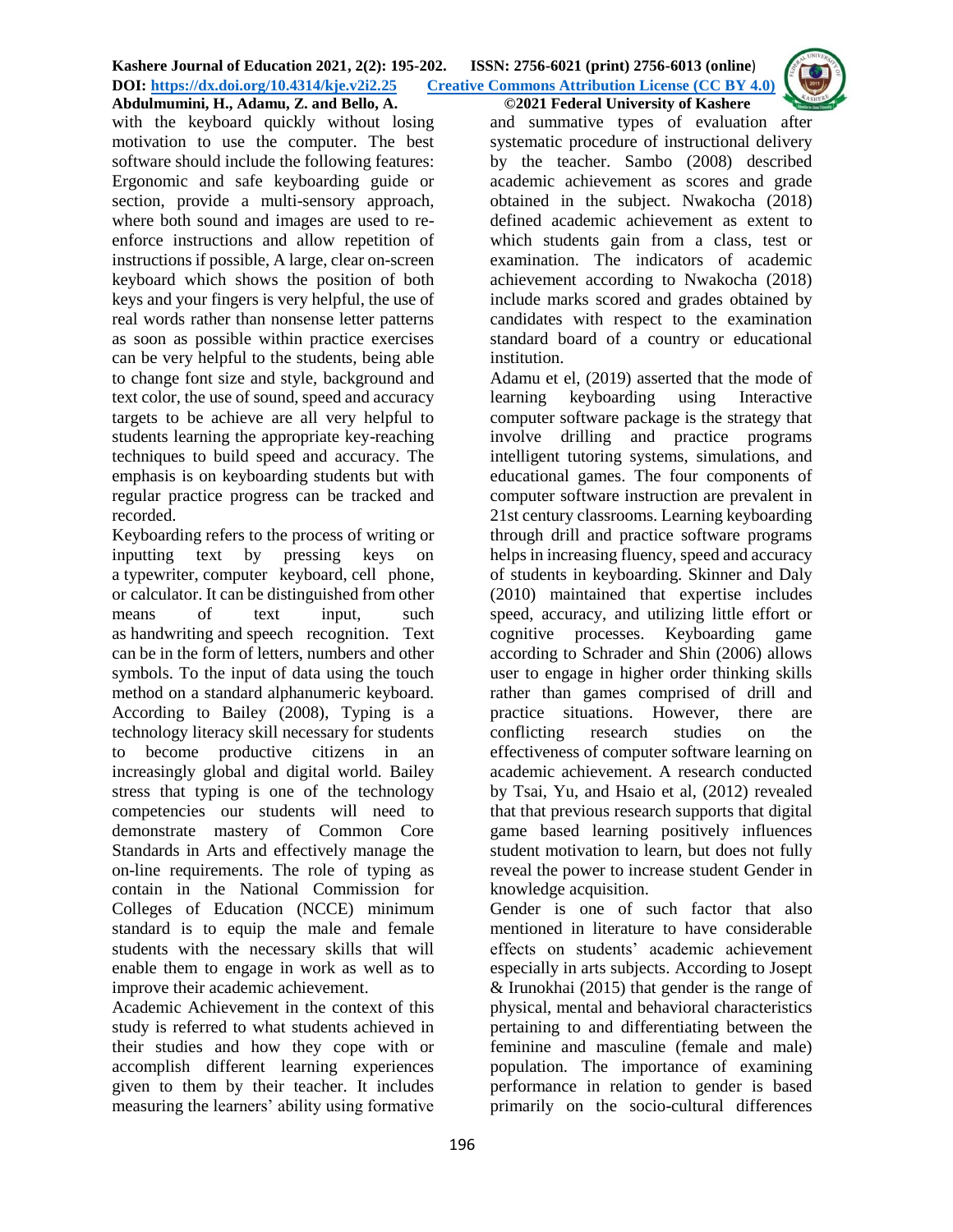

Abdulmumini, H., Adamu, Z. and Bello, A. between girls and boys. Some vocations and professions have been regarded as men's (engineering, arts and crafts, agriculture and others.) while others as women's (catering, typing, nursing and others). In a nutshell, what are regarded as complex and difficult tasks are allocated to boys whereas girls are expected to handle the relatively easy and less demanding tasks. As a result of this way of thinking the larger society has tended to see girls as a weaker sex". Consequently, an average Nigerian girl goes to school with these fixed stereotypes and regarded as best in keyboarding profession when compared to their counterpart. Learning keyboarding using conventional method has its own set of inherent difficulties that students must grapple with in order to complete their work successfully. Research by Cassingham (1986) shows that conventional method being the most widespread strategy, there are a number of problems inherent in the method that can create difficulty and discomfort for users. These design issues mean that the conventional method is not user friendly for comfortable or fast typing. This probably explained why persistent failure in keyboarding has been reported from examination over the period of years. Shin (2006) and Mbaze (1998) reported that poor keyboarding skills affects students' ability to complete course-related tasks, projects and assignments correctly. In addition, it limits the ability of students to participate in keyboarding mediated communications activities, such as live online chats. As a result of poor performance of students in keyboarding, scholars such as Roblyer and Doering (2010), Sam (2014) emphasized on shifting from conventional instruction to Interactive computer software package. The scholars reported that computer software package help in developing the interest of students, it is user friendly, learners' centered and it is a private tutor that enables learner to overcome their keyboarding problems. Based on these accessions, the research empirically determine the difference between pretest and posttest achievement score of male and female taught keyboarding using Interactive Computer Software Package (ICSP) on academic achievement of keyboarding students between

gender in Federal Colleges of Education in North East, Nigeria; establish the difference between pretest and posttest achievement score of male and female students taught keyboarding using Conventional Instruction (CI) in Federal Colleges of Education in North East, Nigeria; and assess the difference between posttest mean achievement score of male and female students taught keyboarding using Interactive Computer software instruction (ICSP) and those taught using Conventional Instruction (CI) in Federal Colleges of Education in North East Nigeria.

## **Research Questions**

The following are considered as the Research Question of the study

- 1.What is the differences between mean achievement of male and female students taught keyboarding using conventional method at pretest and posttest in Colleges of Education in North East, Nigeria?
- 2.What is the differences between mean achievement of male and female students taught keyboarding using interactive computer software package at pretest and posttest in Colleges of Education in North East, Nigeria?

# **Research Hypotheses**

The following null hypotheses were postulated and tested at 0.05 level of significance:

- 1.There is no significant difference between mean achievement of male and female students taught keyboarding using conventional method of instruction in Colleges of Education in North East, Nigeria.
- 2.There is no significant difference between mean achievement of male and female students taught keyboarding using Interactive Computer Software Package in Colleges of Education in North East, Nigeria.

## **Methodology**

The research design adopted for the study was Quasi experimental design. According to Essien (2008), pretest-posttest design is often used to determine the effect of treatment where baseline (pretest) information is collected for all selected units before they are randomly assigned to treatment. The target population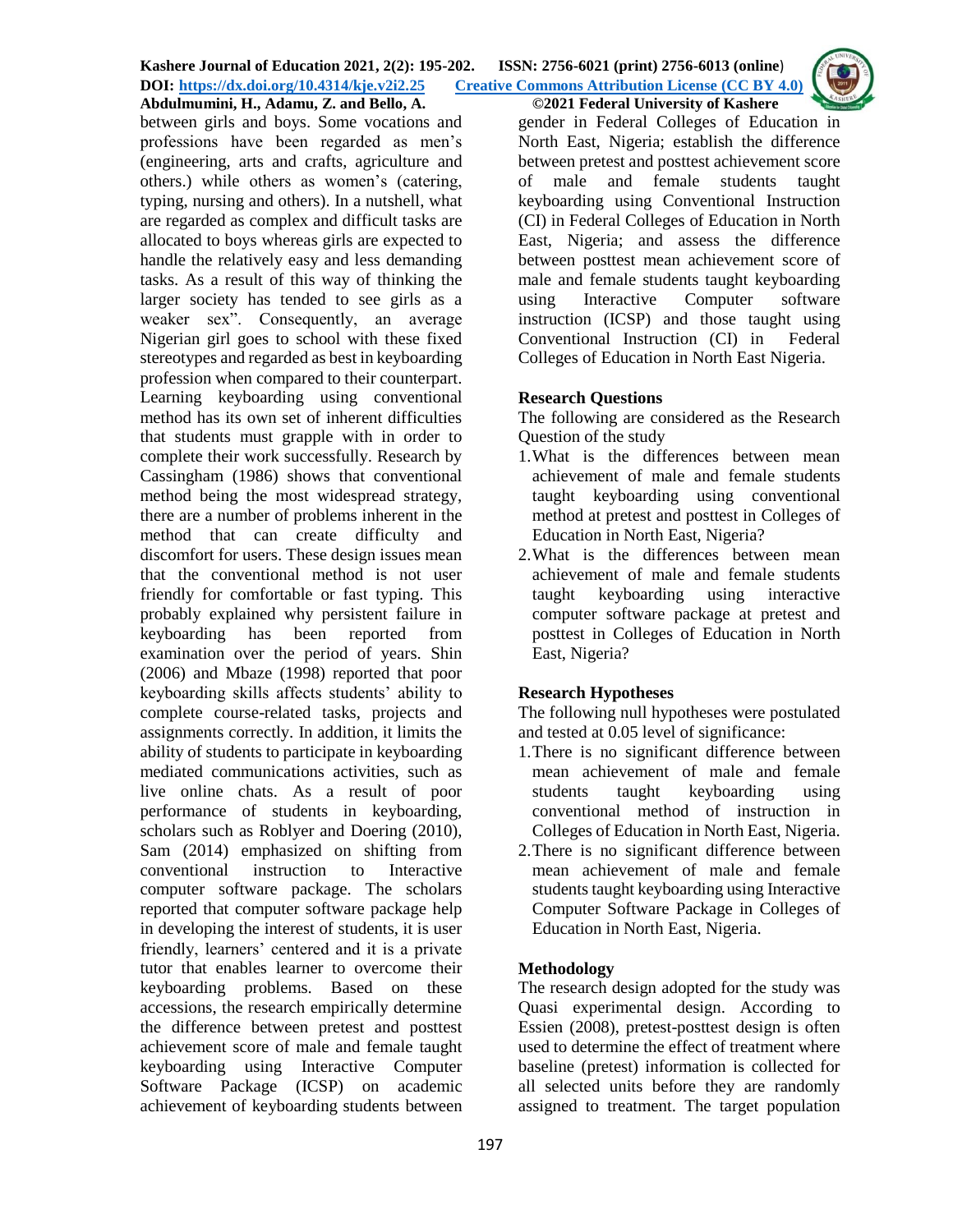

comprised of all the 1748 NCE II Business Education Students in three Federal Colleges of Education admitted in 2019/2020 academic session in North East Nigeria. The sample size of the study was 176 students that offered Keyboarding from two Colleges of Education in 2019/2020 Academic Session in North East, Nigeria. In order to facilitate the selection of institutions used for the study, the names of the three colleges of education offering business education in the zone were written separately on plain paper, rolled and placed on table, an independent person was asked to select two from the groups. Two intact classes of NCE II Business Education students in the institutions comprising 43 Males and 30 Females (73) made up control group while 62 Males and 41 Females (103) made up experimental group were used for the study respectively.

The instruments used for data collection are Keyboarding Pre-Diagnostic Achievement Test (KPAT) otherwise known as pretest and Keyboarding Diagnostic Achievement Test (KDAT) which was known as posttest. The KPAT was used to determine the entry level of the students while the KDAT was used to determine the effect of treatment on the achievement of the keyboarding students. Each of the instruments was allocated 50 marks. For the validity of the instrument, three experts in business education were given the instruments to ascertain the content and face validity of the instruments together with the marking schemes. Based on this, their contributions were incorporated into the final copy. The instrument is valid when it is validated by the experts and measures what is supposed to be measured (Sambo, 2008). The KPAT instrument had reliability coefficient of 0.85 while that of KDAT was 0.89. The instruments

were found reliable. This is in line with Sambo (2008) who opined that an average value of correlation co-efficient should not be less than 0.65 Pretest was administered to both group so as to determine the entry skills of the students in keyboarding. The scripts of the exercise which lasted for 30 minutes were retrieved by the researcher and research assistants. In the second stage, the researcher provided the treatment to the two groups of the students independently using two hours for the period of four weeks using the drawn lesson plan. This was done through the support of the research assistants in each of the institution. After the treatment, posttest was administered to the students. The scripts of the pretest and posttest were marked by the researcher personally using drawn marking scheme. Data were analyzed in two stages with the aid of Statistical Package of Social Science (Version 25). Descriptive statistics of Mean score, Standard Deviation and Mean difference were used to answer the research questions. Independent sample t-test was used to test null hypotheses one and paired sample t-test was used to test null hypotheses two. The null hypotheses were tested at significant level of 0.05

## **Results**

## **Results of the Research Questions**

The result of research questions is presented in Table 1 and 2

**Research Question One:** What is the difference between mean achievement of male and female students taught keyboarding using Conventional method at pretest and posttest in Federal Colleges of Education in North East, Nigeria

**Table 1: Difference between Male and Female pretest Mean Achievement of Students taught Keyboarding using Conventional Method** 

| <b>Gender Test</b> |    | Mean  | Std. Dev. | Mean diff. |
|--------------------|----|-------|-----------|------------|
| Pretest (Male)     | 43 | 36.88 | 18.99     | 4.52       |
| Pretest (Female)   | 30 | 41.40 | 21.13     |            |
| Posttest (Male)    | 43 | 46.83 | 16.38     | 2.57       |
| Posttest (Female)  | 30 | 49.40 | 15.42     |            |

The pretest mean academic achievement of students taught keyboarding using

Conventional method stood at 36.88 and 41.40 for Male and Female respectively while the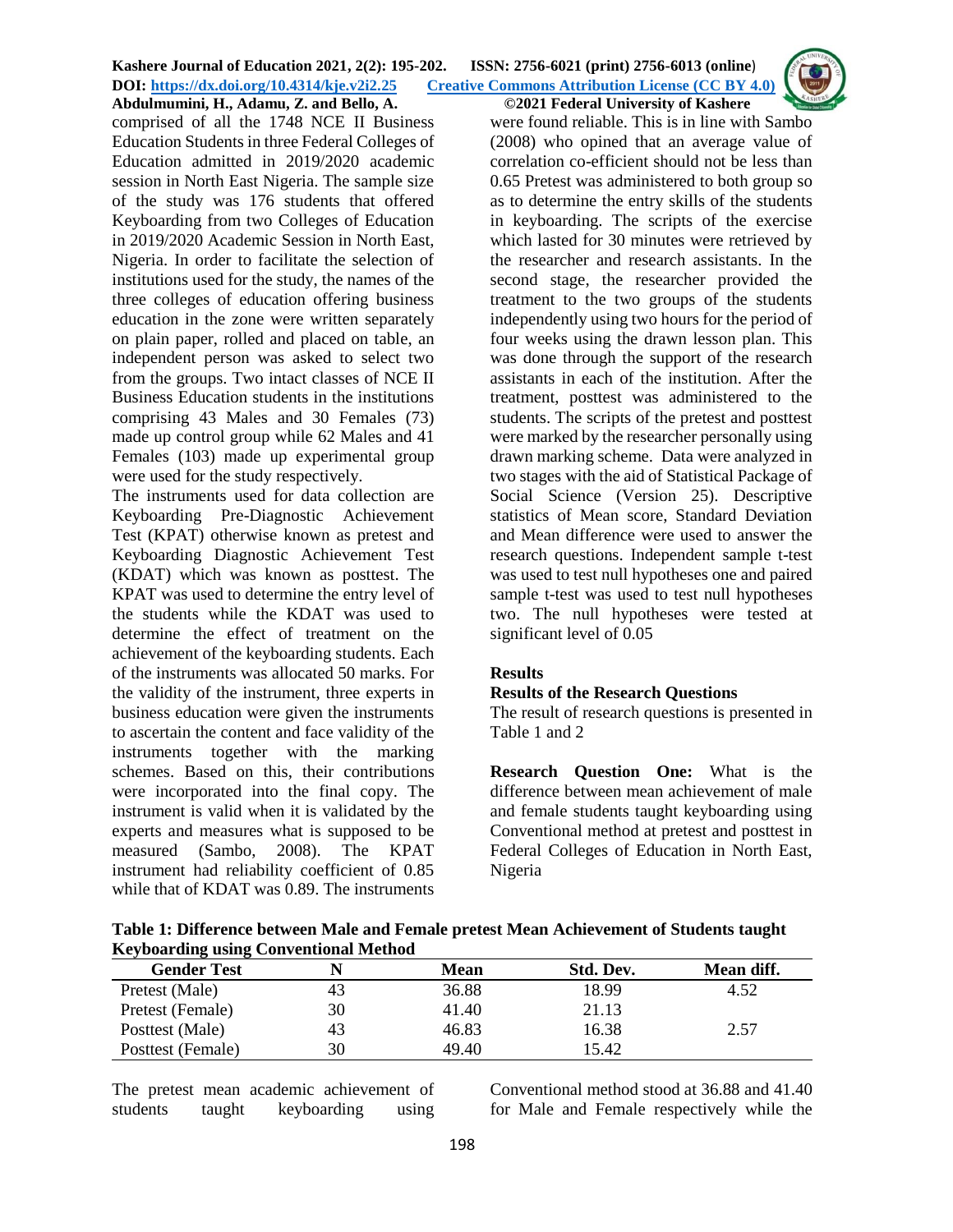

posttest was 46.83 and 49.40 for Male and Female with standard deviations of 18.99 and 21.13 for Male and Female respectively. The mean difference of 2.14 and 2.57 obtained shows that slight difference exists between the pretest and posttest mean achievement of students taught keyboarding using conventional method in favour of posttest.

**Research Question Two:** What is the difference between mean achievement of male and female students taught keyboarding using Interactive computer software package at pretest and posttest in Federal Colleges of Education in North East, Nigeria?

| Table 2: Difference between Male and Female pretest mean Achievement of Students taught |  |
|-----------------------------------------------------------------------------------------|--|
| <b>Keyboarding using Interactive Computer Software Package</b>                          |  |

| <b>Gender Test</b> |    | Mean  | Std. Dev. | Mean diff. |
|--------------------|----|-------|-----------|------------|
| Pretest (Male)     |    | 59.19 | 11.77     | 4.79       |
| Pretest (Female)   | 62 | 54.40 | 10.59     |            |
| Posttest (Male)    |    | 51.50 | 14.86     | 3.49       |
| Posttest (Female)  |    | 54.99 | 9.78      |            |

The pretest mean academic achievement of students taught keyboarding using Interactive Computer Software Package stood at 59.19 and 54.40 for Male and Female while the posttest was 51.50 and 54.99 for Male and Female with standard deviations of 11.77 and 10.59 for Male and Female respectively. The mean difference of 4.79 and 3.49 obtained shows slight difference exists between the pretest and posttest mean academic achievent of Male and Female students taught keyboarding using

Interactive Computer Software Package in favour of female posttest.

## **Results of Null Hypotheses**

The results of the test of hypotheses are presented in Table 3 and 4.

**Hypothesis One:** There is no significant difference between Male and Female pretest and posttest mean Achievement score of students taught keyboarding using Conventional Method in Federal Colleges of Education in North East, Nigeria.

**Table 3: t-test analysis on Difference between Male and Female pretest and posttest mean Achievement of Students taught Keyboarding using Conventional Method**

| <b>Gender Test</b> | N  | Mean  |       | <b>Std. Dev.</b> Std. Error Mean | df | t-value | p- value |
|--------------------|----|-------|-------|----------------------------------|----|---------|----------|
| Pretest (Male)     | 43 | 36.88 | 18.99 | 2.89713                          | 42 | 12.73   | .000     |
| Pretest (Female)   | 30 | 41.40 | 21.13 | 3.85829                          | 29 | 10.73   | .000     |
| Posttest (Male)    | 43 | 46.83 | 16.38 | 2.49772                          | 42 | 18.74   | .000     |
| Posttest (Female)  | 30 | 49.40 | 15.41 | 2.81534s                         | 29 | 17.55   | .000     |

The result of test of null hypothesis one revealed that pretest mean academic achievement of male and female students are 36.88 and 41.40 while the posttest was 46.83 and 49.40 with standard deviation of 18.99 and 21.13 for Pretest Male and Female students, and 16.38 and15.41 for Posttest Male and Female students respectively. The t-value was 12.72 and 10.73 for Male and Female Pretest and 18.74 and 17.55 for Male and Female Posttest while the p-value was .000. The pvalue obtained was less than 0.05 level of

significance, hence, it was concluded that there was significant difference between the pretest and posttest mean academic achievement of Male and Female students taught keyboarding using Conventional Method in favour of Female posttest. The null hypothesis is rejected.

**Hypothesis Two:** There is no significant difference between Male and Female pretest and posttest mean Achievement score of students taught keyboarding using Interactive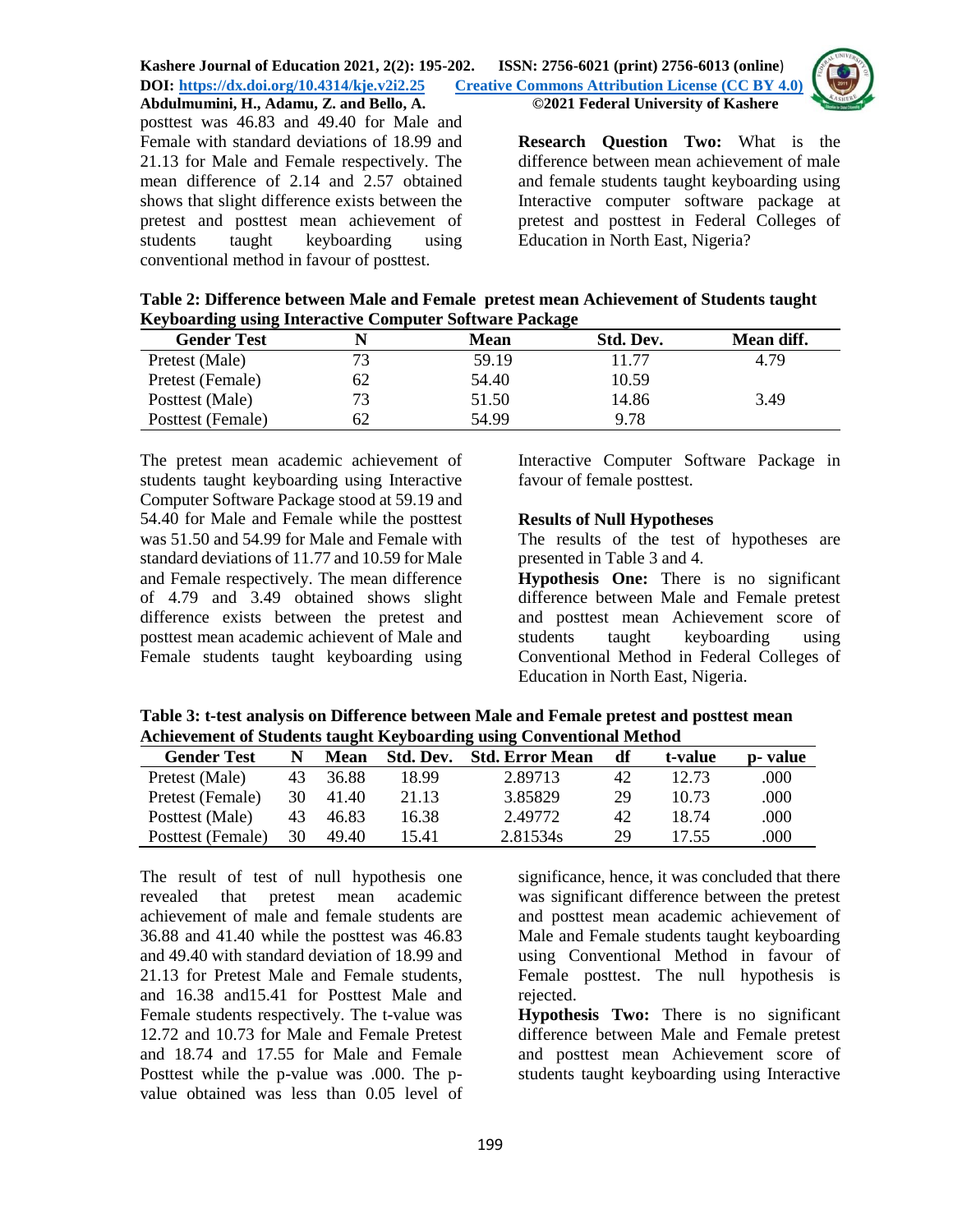

| Achievement of Students taught Keyboarding using Interactive Computer Software Package |    |       |           |                        |    |         |          |
|----------------------------------------------------------------------------------------|----|-------|-----------|------------------------|----|---------|----------|
| <b>Tests</b>                                                                           |    | Mean  | Std. Dev. | <b>Std. Error Mean</b> | df | t-value | p- value |
| Pretest (Male)                                                                         | 73 | 51.50 | 14.86     | 1.73963                | 72 | 29.60   | .000     |
| Pretest (Female)                                                                       | 62 | 54.99 | 9.78      | 1.24313                | 61 | 44.17   | .000     |
| Posttest (Male)                                                                        | 73 | 59.19 | 11.77     | 1.38448                |    | 38.62   | .000     |

Posttest (Female) 62 54.40 10.59 1.34551 61 40.43 .000

**Table 4: t-test analysis on Difference between Male and Female pretest and posttest mean** 

The result of test of null hypothesis two revealed the pretest mean academic achievement of male and female students 51.50 and 54.99 while the posttest was 59.19 and 54.40 with standard deviation of 14.86 and 9.78 for Pretest Male and Female students, and 11.77 and10.59 for Posttest Male and Female students respectively. The t-value was 29.60 and 44.17 for Male and Female Pretest and 38.62 and 40.43 for Male and Female Posttest while the p-value was .000. The p-value obtained was less than 0.05 level of significance, hence, it was concluded that there was significant difference between the pretest and posttest mean academic achievement of Male and Female students taught keyboarding using Interactive Computer Software Package in favour of Female posttest. The null hypothesis is rejected.

Colleges of Education in North East, Nigeria.

## **Discussion**

The result of research question one and the test of its corresponding null hypothesis shows that there was significant difference between the pretest and posttest mean academic achievement of male and female students taught keyboarding using Conventional Method of Instruction in Colleges of Education in North East, Nigeria. The result of the study agreed with that Mbaeze (1998) who found that development in keyboarding skills is acquired through learning and practice without looking at the keys. Similarly, the study was in line with the previous study conducted by Skinner and Daly, (2010) whose result shows that a good typewriting teacher is that teacher that teaches keyboarding skills using proper keyboarding teaching techniques, Oyeyiola (2006) added that using Conventional Method of Instruction is likely to result in a low typing speed.

Accordingly, the study also agreed with that of Collier (2013) whose study revealed that Conventional Method of Instruction has affected the general academic achievement of keyboarding students. In the same lane, the study also agreed with that of Mc Donald and Foss (2007) the result of research question two and test of its corresponding null hypothesis shows that there was significant difference between the pretest and posttest mean academic achievement of male and female students taught keyboarding using Interactive computer software Package. The outcome of the study further affirmed the report of Christensen (2004) who found a positive relationship between keyboarding fluency of keyboarding students improve when students have the ability to efficiently touch typed typing without looking at the keyboard. The author maintained that the use of Interactive computer software package would help to improve students' academic achievement in Keyboarding. The result of the study also agrees with that of Oyeyiola (2006) whose result revealed that touch method of teaching keyboarding skills promotes the performance of students in keyboarding. Furthermore, the result was also in line with that of Sam (2014) who reported that associative phase in keyboarding through the use of Computer Package provide better skills in both speed and accuracy of students. The result also agreed with that of Posnick-Goodwin (2016) whose result shows that Touch typing such as computer package which involves cognitive, affective, and psychomotor skills, a combination of skills much more enhance the performance of students in keyboarding.

#### **Conclusion**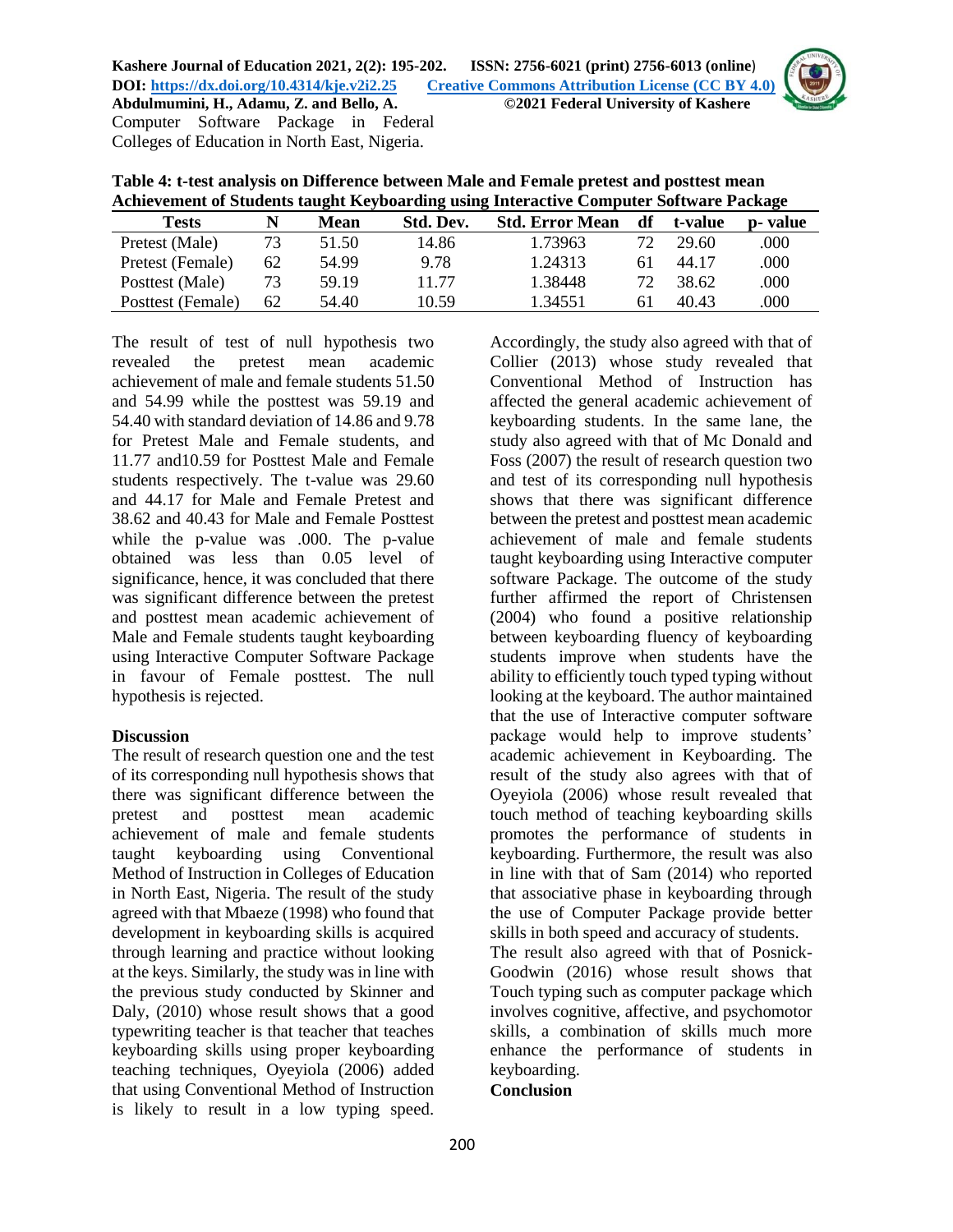**Kashere Journal of Education 2021, 2(2): 195-202. ISSN: 2756-6021 (print) 2756-6013 (online**) **DOI: <https://dx.doi.org/10.4314/kje.v2i2.25> [Creative Commons Attribution License](http://creativecommons.org/licenses/by/4.0/) (CC BY 4.0) Abdulmumini, H., Adamu, Z. and Bello, A. ©2021 Federal University of Kashere**

The results of the study revealed that students' academic achievement in keyboarding improves with the use of Interactive Computer Software Package which emphasized on touch typing. Based on the outcome, it was concluded that the use of the Interactive Computer Software Package would enable students to be skillful (Speed, accuracy and mastering of keys) in keyboarding class. By implication, it therefore means that the use of modern technology would enhance the speedy learning of keyboarding and not having access to technology was cited as a barrier to keyboarding.

#### **Recommendations**

Based on the outcome of the study, the following recommendations were put forward:

- (i) School management through Head of Business Education Department should encourage lecturers to use standard Computer Package to teach both Male and Female students keyboarding in their colleges. This will help students to develop good skills (speed and accuracy) in the keyboarding.
- (ii) Lecturers in Colleges of Education in North-eastern Nigeria should use Computer Software Package in teaching keyboarding to business education students in colleges of education in North-eastern Nigeria.
- (iii) Keyboarding lecturers should enlighten students on the advantage of Computer Software Package over Conventional Method on skill development, speed and accuracy, this will enable them to develop positive attitude on adoption of Computer Software Package in learning keyboarding.
- (iv) School management should provide business education department with needed support, facilities and materials needed for teaching learning keyboarding through Interactive Computer Software Package.

#### **References**

Adamu I., Hamza A. & Abdullahi B. (2019). Effect of Qwerty and Interactive Computer Software Instruction on students' performance in keyboarding in Colleges of Education in North East

Nigeria. *Journal of Science, Technology, Mathematics and Education.* 15(1):199- 201.

- Bailey, G. A. (2008). Keyboarding and speech recognition: *Current status and future direction DPE Journal*, 48(2). 92-105.
- Cassingham, R. (1986). The Dvorac keyboard. Boston, M.A *Freelance Communication. <http://.ets.org/toefl/ibt/prepare/tips>*
- Christensen, C. A. (2004). Relationship between orthographic-motor integration and computer use for the production of creative and well-structured written text. *British Journal of Educational Psychology,* 74(4), 55-61.
- Collier-Ebenezer S. O. (2013). The enhancement of the teaching and learning of the science in secondary using computer assisted Instruction. *http: //members,aol.com/escollier/computer assisted instruction.*
- Essien, N. P. (2008). Poverty eradication and sustainable democracy through computer Education, FCE (T.) Gusau. *Journal of Vocational Technology and Business Education.* (1).85-92.
- Josept O. A. & Irunokhai E. A. (2015). Effect of gender on students' academic performance in computer studies in secondary school in New Bussa, Bargu local Government Area of Niger State, Nigeria. *Journal of education and practice,* 46(2)105-112.
- Mbaeze, A. N. (1998) Typewriting, a gateway to new horizon in secretarial profession. *A Paper Presented at NAPSSON 9th Annual Workshop/Exhibition, Gateway 98, Abeokuta.*
- Mc-Donald, K., & Foss, M. (2007). A look at the first year students English typing abilities. *CUE Journal,* 1(1)55-63.